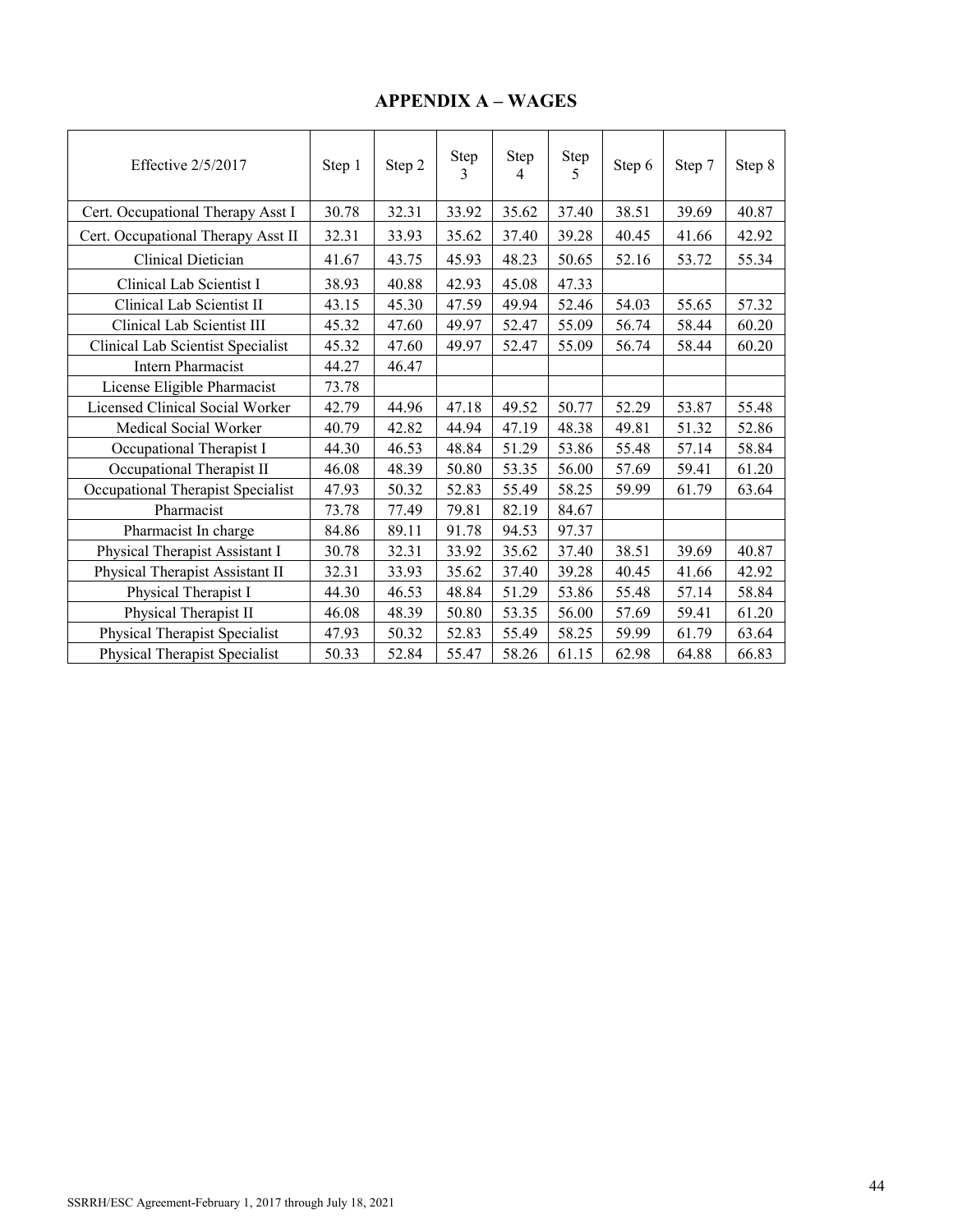| Effective 2/4/2018                   | Step 1 | Step 2 | Step 3 | Step 4 | Step 5 | Step<br>6 | Step 7 | Step 8 |
|--------------------------------------|--------|--------|--------|--------|--------|-----------|--------|--------|
| Cert. Occupational Therapy Asst I    | 31.70  | 33.28  | 34.94  | 36.69  | 38.52  | 39.67     | 40.88  | 42.10  |
| Cert. Occupational Therapy Asst<br>П | 33.28  | 34.95  | 36.69  | 38.52  | 40.46  | 41.66     | 42.91  | 44.21  |
| Clinical Dietician                   | 42.92  | 45.07  | 47.31  | 49.68  | 52.16  | 53.72     | 55.34  | 57.00  |
| Clinical Lab Scientist I             | 40.10  | 42.11  | 44.22  | 46.44  | 48.75  |           |        |        |
| Clinical Lab Scientist II            | 44.44  | 46.66  | 49.01  | 51.44  | 54.03  | 55.65     | 57.32  | 59.04  |
| Clinical Lab Scientist III           | 46.68  | 49.02  | 51.46  | 54.04  | 56.75  | 58.44     | 60.20  | 62.01  |
| Clinical Lab Scientist Specialist    | 46.68  | 49.02  | 51.46  | 54.04  | 56.75  | 58.44     | 60.20  | 62.01  |
| <b>Intern Pharmacist</b>             | 45.60  | 47.87  |        |        |        |           |        |        |
| License Eligible Pharmacist          | 75.99  |        |        |        |        |           |        |        |
| Licensed Clinical Social Worker      | 44.07  | 46.31  | 48.60  | 51.01  | 52.29  | 53.86     | 55.49  | 57.14  |
| Medical Social Worker                | 42.01  | 44.10  | 46.29  | 48.61  | 49.83  | 51.31     | 52.86  | 54.45  |
| Occupational Therapist I             | 45.63  | 47.92  | 50.31  | 52.83  | 55.47  | 57.14     | 58.86  | 60.61  |
| Occupational Therapist II            | 47.46  | 49.84  | 52.32  | 54.95  | 57.68  | 59.42     | 61.19  | 63.04  |
| Occupational Therapist Specialist    | 49.36  | 51.82  | 54.41  | 57.15  | 59.99  | 61.79     | 63.64  | 65.55  |
| Pharmacist                           | 75.99  | 79.81  | 82.21  | 84.66  | 87.21  |           |        |        |
| Pharmacist In charge                 | 87.41  | 91.78  | 94.54  | 97.37  | 100.29 |           |        |        |
| Physical Therapist Assistant I       | 31.70  | 33.28  | 34.94  | 36.69  | 38.52  | 39.67     | 40.88  | 42.10  |
| Physical Therapist Assistant II      | 33.28  | 34.95  | 36.69  | 38.52  | 40.46  | 41.66     | 42.91  | 44.21  |
| Physical Therapist I                 | 45.63  | 47.92  | 50.31  | 52.83  | 55.47  | 57.14     | 58.86  | 60.61  |
| Physical Therapist II                | 47.46  | 49.84  | 52.32  | 54.95  | 57.68  | 59.42     | 61.19  | 63.04  |
| Physical Therapist Specialist        | 49.36  | 51.82  | 54.41  | 57.15  | 59.99  | 61.79     | 63.64  | 65.55  |
| Physical Therapist Specialist        | 51.84  | 54.42  | 57.13  | 60.00  | 62.99  | 64.87     | 66.83  | 68.83  |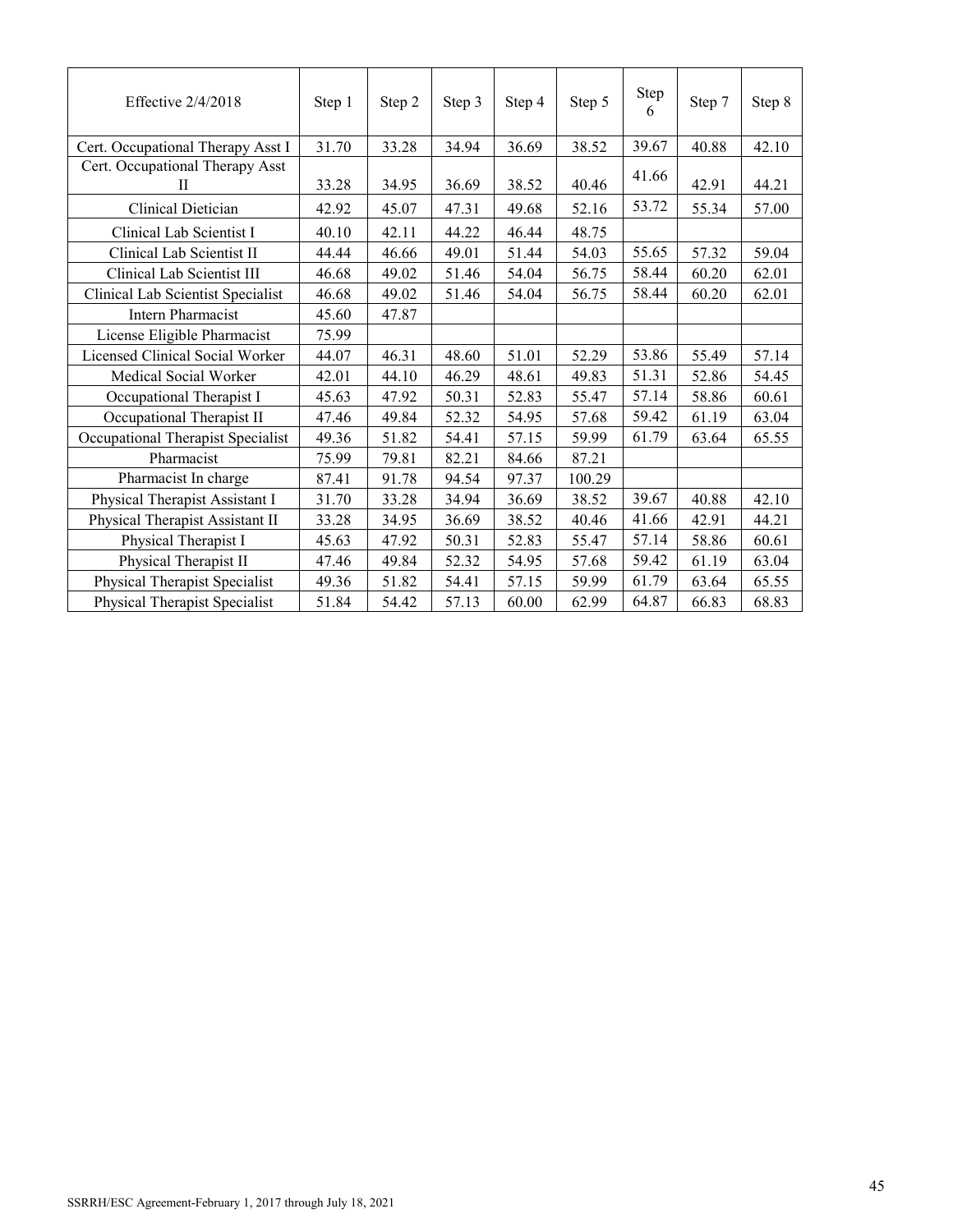| Effective 2/3/2019                   | Step 1 | Step 2 | Step 3 | Step 4 | Step 5 | Step 6 | Step<br>$\tau$ | Step 8 |
|--------------------------------------|--------|--------|--------|--------|--------|--------|----------------|--------|
| Cert. Occupational Therapy Asst I    | 32.65  | 34.28  | 35.98  | 37.79  | 39.68  | 40.86  | 42.10          | 43.36  |
| Cert. Occupational Therapy Asst<br>П | 34.28  | 35.99  | 37.79  | 39.68  | 41.68  | 42.91  | 44.20          | 45.53  |
| Clinical Dietician                   | 44.21  | 46.42  | 48.72  | 51.17  | 53.73  | 55.34  | 57.00          | 58.71  |
| Clinical Lab Scientist I             | 41.31  | 43.37  | 45.54  | 47.83  | 50.21  |        |                |        |
| Clinical Lab Scientist II            | 45.77  | 48.06  | 50.48  | 52.99  | 55.65  | 57.32  | 59.04          | 60.81  |
| Clinical Lab Scientist III           | 48.08  | 50.49  | 53.01  | 55.66  | 58.45  | 60.20  | 62.00          | 63.87  |
| Clinical Lab Scientist Specialist    | 48.08  | 50.49  | 53.01  | 55.66  | 58.45  | 60.20  | 62.00          | 63.87  |
| Intern Pharmacist                    | 46.97  | 49.30  |        |        |        |        |                |        |
| License Eligible Pharmacist          | 78.27  |        |        |        |        |        |                |        |
| Licensed Clinical Social Worker      | 45.39  | 47.70  | 50.06  | 52.54  | 53.86  | 55.48  | 57.15          | 58.85  |
| Medical Social Worker                | 43.27  | 45.42  | 47.68  | 50.07  | 51.33  | 52.84  | 54.45          | 56.08  |
| Occupational Therapist I             | 47.00  | 49.36  | 51.82  | 54.42  | 57.14  | 58.85  | 60.62          | 62.43  |
| Occupational Therapist II            | 48.89  | 51.34  | 53.89  | 56.60  | 59.41  | 61.20  | 63.03          | 64.93  |
| Occupational Therapist Specialist    | 50.84  | 53.38  | 56.05  | 58.87  | 61.79  | 63.64  | 65.55          | 67.52  |
| Pharmacist                           | 78.27  | 82.21  | 84.68  | 87.20  | 89.82  |        |                |        |
| Pharmacist In charge                 | 90.03  | 94.53  | 97.37  | 100.29 | 103.30 |        |                |        |
| Physical Therapist Assistant I       | 32.65  | 34.28  | 35.98  | 37.79  | 39.68  | 40.86  | 42.10          | 43.36  |
| Physical Therapist Assistant II      | 34.28  | 35.99  | 37.79  | 39.68  | 41.68  | 42.91  | 44.20          | 45.53  |
| Physical Therapist I                 | 47.00  | 49.36  | 51.82  | 54.42  | 57.14  | 58.85  | 60.62          | 62.43  |
| Physical Therapist II                | 48.89  | 51.34  | 53.89  | 56.60  | 59.41  | 61.20  | 63.03          | 64.93  |
| Physical Therapist Specialist        | 50.84  | 53.38  | 56.05  | 58.87  | 61.79  | 63.64  | 65.55          | 67.52  |
| <b>Physical Therapist Specialist</b> | 53.39  | 56.06  | 58.84  | 61.80  | 64.88  | 66.82  | 68.83          | 70.90  |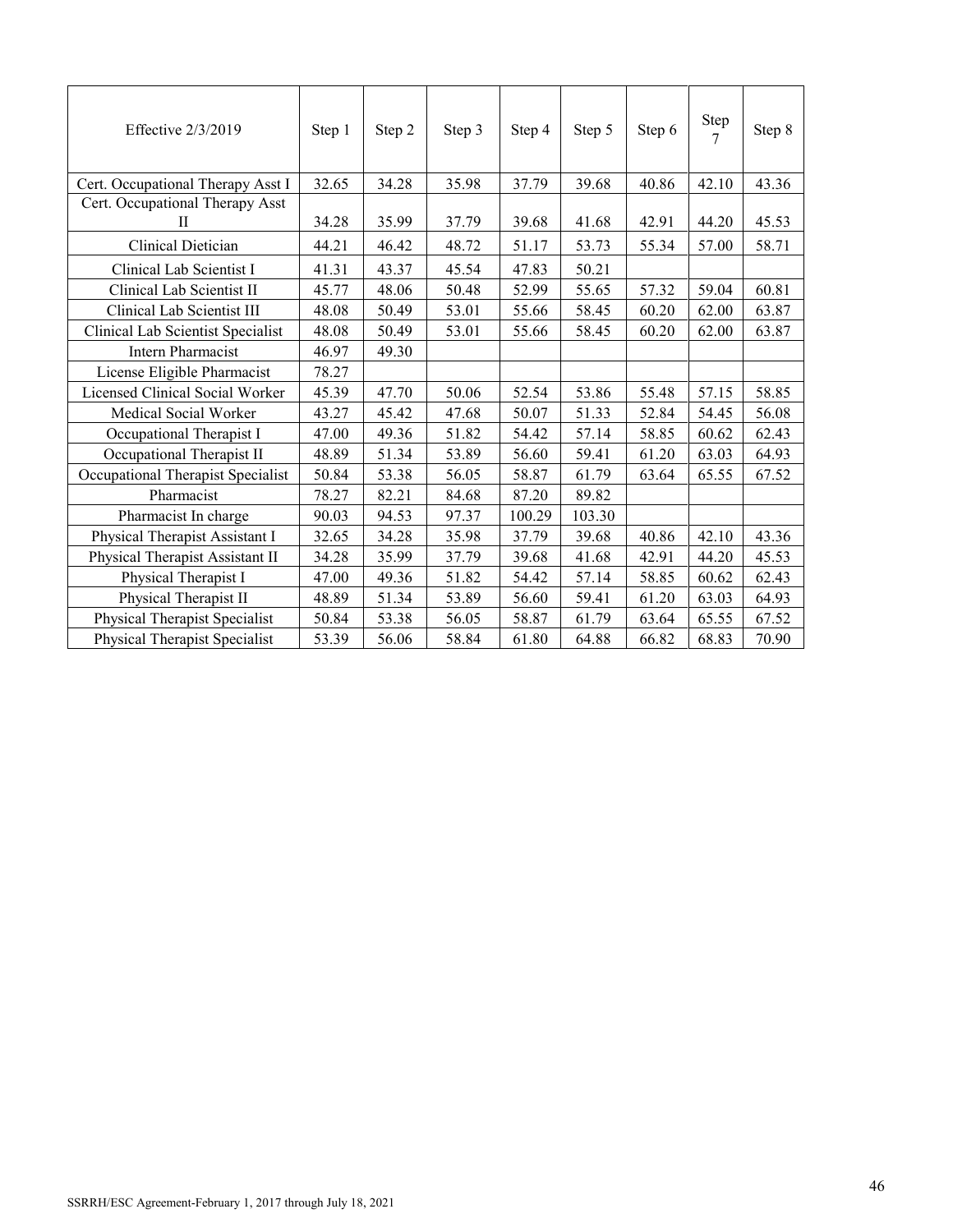| Effective $2/2/2020$                 | Step 1 | Step<br>$\overline{2}$ | Step 3 | Step 4 | Step 5 | Step 6 | Step 7 | Step 8 |
|--------------------------------------|--------|------------------------|--------|--------|--------|--------|--------|--------|
| Cert. Occupational Therapy Asst I    | 33.96  | 35.65                  | 37.42  | 39.30  | 41.26  | 42.49  | 43.79  | 45.09  |
| Cert. Occupational Therapy Asst<br>H | 35.65  | 37.43                  | 39.30  | 41.26  | 43.34  | 44.63  | 45.97  | 47.36  |
| Clinical Dietician                   | 45.98  | 48.28                  | 50.67  | 53.22  | 55.88  | 57.55  | 59.28  | 61.06  |
| Clinical Lab Scientist I             | 42.96  | 45.11                  | 47.37  | 49.74  | 52.22  |        |        |        |
| Clinical Lab Scientist II            | 47.61  | 49.98                  | 52.50  | 55.11  | 57.88  | 59.62  | 61.40  | 63.24  |
| Clinical Lab Scientist III           | 50.00  | 52.51                  | 55.13  | 57.89  | 60.79  | 62.61  | 64.48  | 66.42  |
| Clinical Lab Scientist Specialist    | 50.00  | 52.51                  | 55.13  | 57.89  | 60.79  | 62.61  | 64.48  | 66.42  |
| <b>Intern Pharmacist</b>             | 48.84  | 51.28                  |        |        |        |        |        |        |
| License Eligible Pharmacist          | 81.40  |                        |        |        |        |        |        |        |
| Licensed Clinical Social Worker      | 47.21  | 49.61                  | 52.06  | 54.64  | 56.01  | 57.70  | 59.44  | 61.21  |
| Medical Social Worker                | 45.00  | 47.24                  | 49.58  | 52.07  | 53.38  | 54.96  | 56.63  | 58.32  |
| Occupational Therapist I             | 48.88  | 51.33                  | 53.89  | 56.59  | 59.42  | 61.21  | 63.05  | 64.92  |
| Occupational Therapist II            | 50.84  | 53.39                  | 56.05  | 58.87  | 61.79  | 63.65  | 65.55  | 67.53  |
| Occupational Therapist Specialist    | 52.88  | 55.51                  | 58.29  | 61.22  | 64.27  | 66.19  | 68.17  | 70.22  |
| Pharmacist                           | 81.40  | 85.49                  | 88.06  | 90.69  | 93.42  |        |        |        |
| Pharmacist In charge                 | 93.63  | 98.31                  | 101.27 | 104.30 | 107.43 |        |        |        |
| Physical Therapist Assistant I       | 33.96  | 35.65                  | 37.42  | 39.30  | 41.26  | 42.49  | 43.79  | 45.09  |
| Physical Therapist Assistant II      | 35.65  | 37.43                  | 39.30  | 41.26  | 43.34  | 44.63  | 45.97  | 47.36  |
| Physical Therapist I                 | 48.88  | 51.33                  | 53.89  | 56.59  | 59.42  | 61.21  | 63.05  | 64.92  |
| Physical Therapist II                | 50.84  | 53.39                  | 56.05  | 58.87  | 61.79  | 63.65  | 65.55  | 67.53  |
| Physical Therapist Specialist        | 52.88  | 55.51                  | 58.29  | 61.22  | 64.27  | 66.19  | 68.17  | 70.22  |
| Physical Therapist Specialist        | 55.53  | 58.30                  | 61.20  | 64.28  | 67.47  | 69.49  | 71.58  | 73.73  |